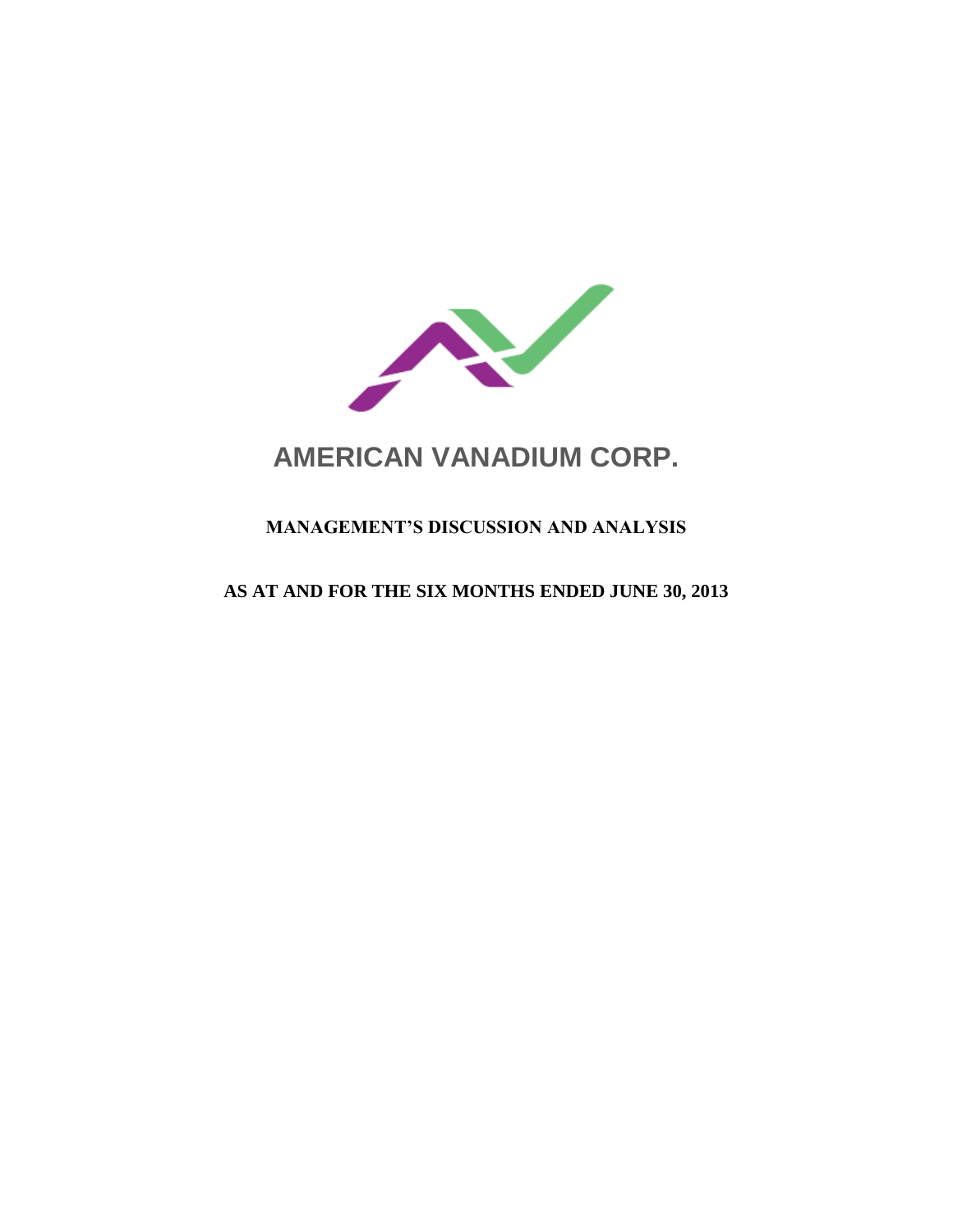## **Background**

This management discussion and analysis ("MD&A) of financial position and results of operation for American Vanadium Corp. (the "Company" or "American Vanadium") is prepared as at August 26, 2013. This MD&A should be read in conjunction with the Company's unaudited condensed consolidated interim financial statements as at and for the six months ended June 30, 2013 and with the Company's audited financial statements as at and for the year ended December 31, 2012.

Except as otherwise disclosed, all dollar figures included therein and in the following MD&A are quoted in Canadian dollars. Additional information relevant to the Company's activities can be found on SEDAR at [www.sedar.com.](http://www.sedar.com/)

## **Forward-Looking Statements**

Certain statements contained in the following MD&A constitute forward-looking statements. Such forward-looking statements involve a number of known and unknown risks, uncertainties and other factors which may cause the actual results, performance or achievements of the company to be materially different from any future results, performance or achievements expressed or implied by such forward-looking statements. Readers are cautioned not to place undue reliance on these forward-looking statements.

## **Company Overview**

Headquartered in Vancouver, Canada, the Company is a junior mining company focusing on the exploration and development of vanadium resources in the United States. The Company's primary exploration property is the Gibellini Property ("Gibellini"), located in Eureka County, Nevada. In September 2011, the Company announced results from a feasibility study of Gibellini and an updated National Instrument 43-101 technical report was released in October 2011.

In December 2012, the Company submitted a Plan of Operation for Gibellini to the US Bureau of Land Management and a Reclamation Plan to the Nevada Division of Environmental Protection. These are significant steps required for the permitting process, which continues on schedule as of the date of this MD&A.

In May 2013, the Company entered into a master sales agreement with Gildemeister Energy Solutions, Cellstrom GmbH ("Gildemeister") of Germany, whereby the Company will market and sell Gildemeister's CellCube vanadium redox flow batteries in North America. The distribution activities could be operated independently of operating a mine at Gibellini, while availing of synergies from having an internal supply of vanadium. This agreement represents a significant step towards the Company becoming a provider of energy storage and micro grid solutions in North America, and provides for a potential high-value off-take avenue for Gibellini.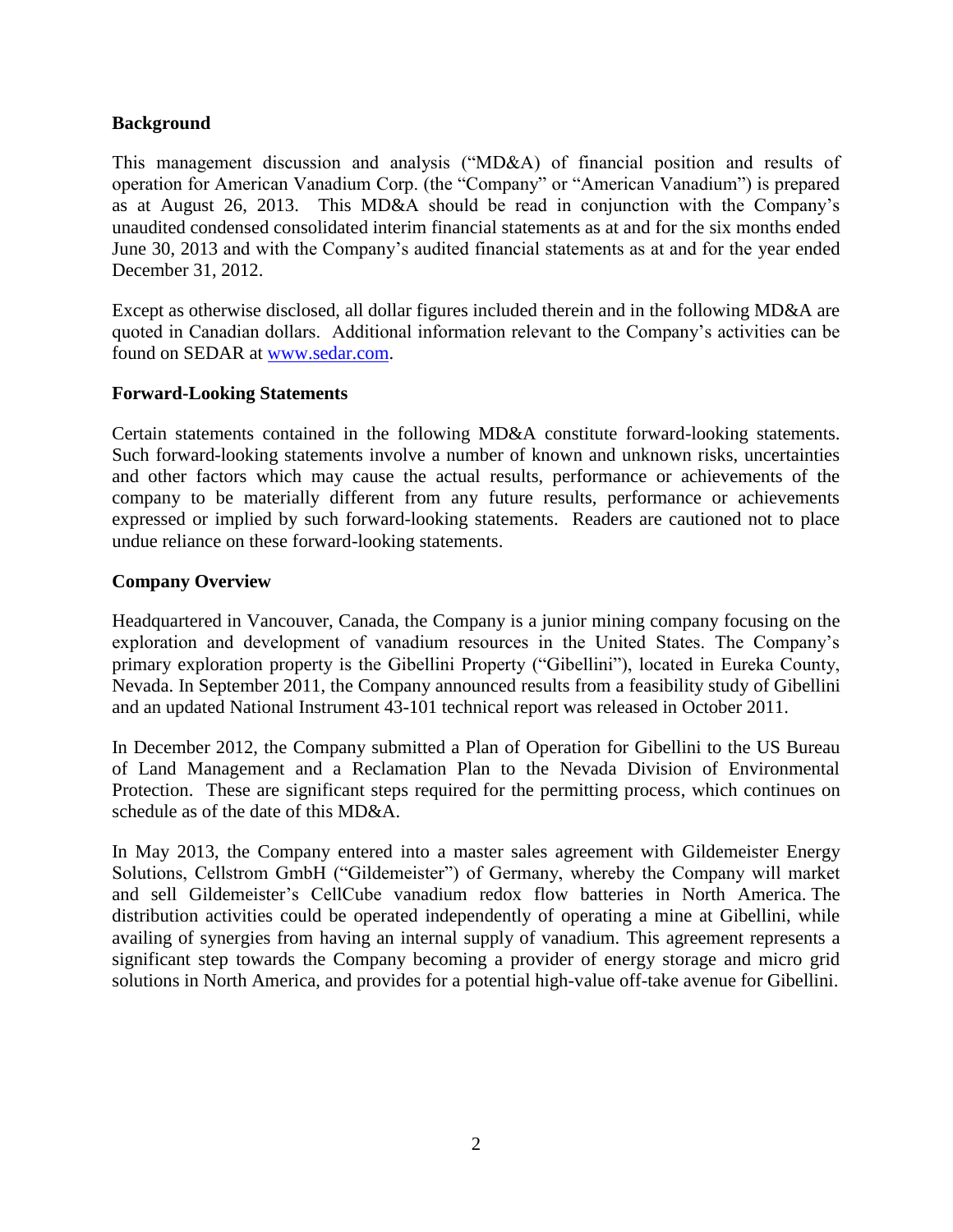Currently, the Company is focusing its operational resources on three primary initiatives:

- 1. Continuing work with regulatory agencies to obtain permits required to develop a mine at Gibellini. To date, the permitting process has been successful and is on schedule, although the permitting process is expected to continue until 2014.
- 2. Developing a sales programme for Gildemeister batteries in North America. To facilitate this initiative, in the second quarter of 2013, the Company made arrangements with a major North American financial institution to provide lease financing for potential sales. Also in July 2013, the Company engaged a consultant to develop the energy storage and renewable energy microgrid markets for remote communities and First Nations in Canada and the United States.
- 3. Securing short and long-term financing for operating and project requirements. In the second quarter of 2013, the Company closed a private placement equity financing of \$1,125,388 and announced another private placement of up to \$2,500,000 of which \$250,000 was received as of the date of this MD&A. The Company has engaged various consultants to identify additional sources short-term financing and to focus on obtaining longer-term financing for the development of Gibellini.

The Company's shares are listed on the TSX Venture Exchange ("TSX-V") under the symbol "AVC".

## **Mineral Property Overview**

The following mineral property overview has been reviewed and approved by Alan Branham, a member of the American Institute of Professional Geologists (CPG#10979), a Certified Professional Geologist, and a "qualified person" as that term is defined in National Instrument 43-101.

## *Gibellini Property, Eureka County, Nevada*

The Gibellini Property is approximately 4,254 acres in area and consists of 428 unpatented lode mining claims and seven placer claims. Of the unpatented lode claims, the Company holds 100% title to 376 claims. The remaining 52 claims are leased through on-going payments of US\$144,000, annually. These payments are treated as prepayments of net smelter royalties on future mine production from the property. The Company also holds title to the seven placer claims.

American Vanadium conducted a drilling program to obtain samples for metallurgical testing and verification of historic drill data. All metallurgical test work was performed by McClelland Laboratories (McClelland), of Sparks, NV. The holes were sited and drilled north and south of the holes used for a 2008 preliminary economic assessment to obtain a spatial representation of the mineralization across Gibellini. Metallurgical analysis performed on mineral samples from Gibellini indicates that the property's unique disseminated, sedimentary deposit allows for simple, sulphuric acid heap leach processing.

The Company engaged AMEC of Sparks, Nevada to produce a feasibility study (the "Feasibility Study") and a National Instrument 43-101 compliant technical report (NI 43-101 Technical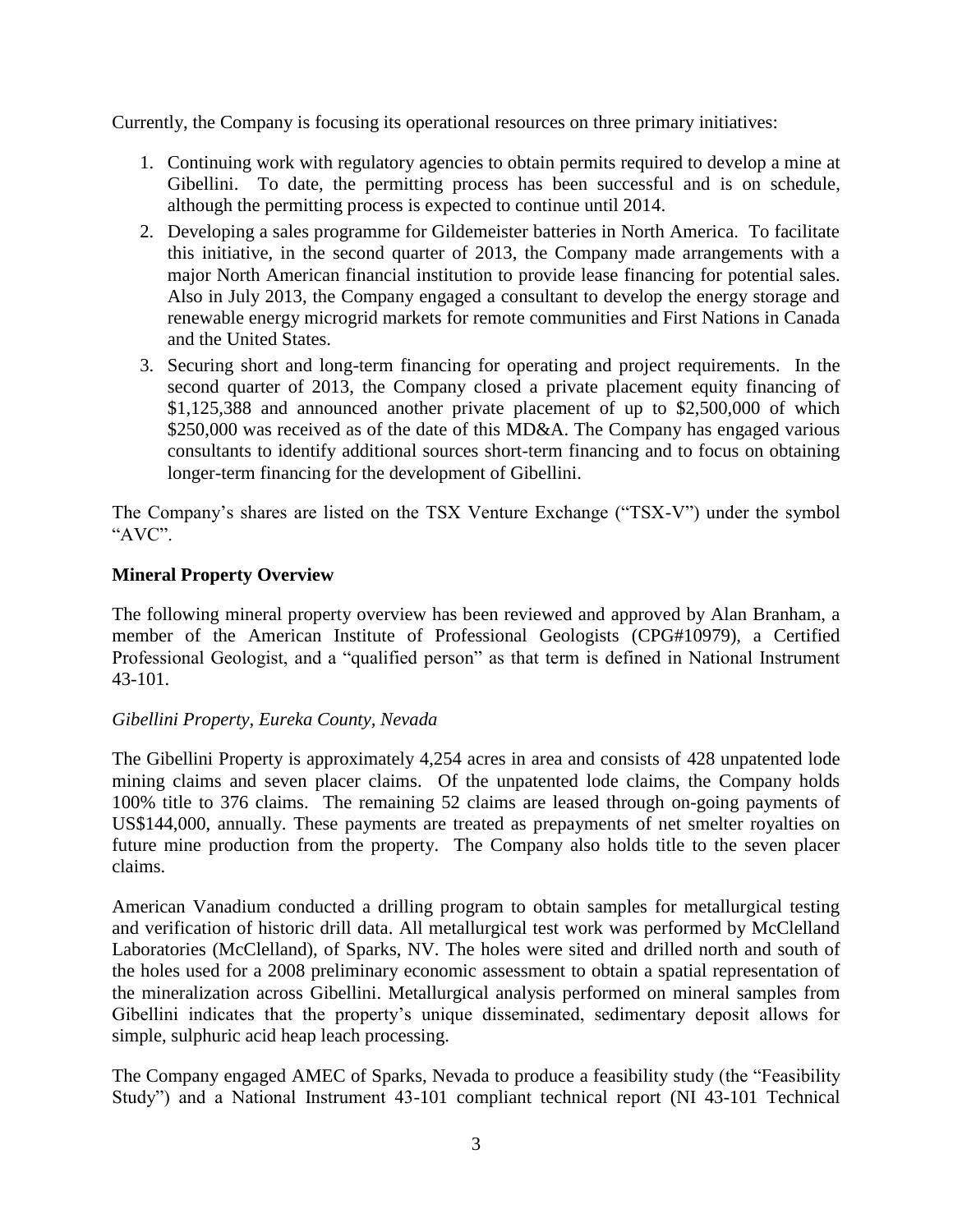Report, Gibellini Vanadium Project, Nevada, USA by Hanson, Orbock, Hertel and Drozd, August 31, 2011) covering the Gibellini Hill and Louie Hill deposits on the Gibellini Property (the "Technical Report"). The Feasibility Study was completed in September 2011, with the Technical Report released in October 2011.

As part of the work program for the Feasibility Study, the Company completed a bulk sampling program in 2010, comprising the collection of samples from both oxide and transition vanadium zones from four different trenches on the project, and a two-phased diamond drill program. The first phase of diamond drilling obtained samples from 500 feet of core from each metallurgical types across six holes for a comprehensive metallurgical testing program. The second phase of diamond drilling resulted in geotechnical data that will provide information for design of the open pit, waste dump and access road designs.

American Vanadium and previous operators have drilled a total of 280 drill holes (51,265 ft) on Gibellini since 1946, comprising 16 core holes (4,046 ft), 169 rotary drill holes (25,077 ft; note not all drill holes have footages recorded) and 95 RC holes (22,142 ft).

The Technical Report shows that the Gibellini Hill deposit consists of:

- 120.5 million pounds of Proven and Probable vanadium pentoxide (" $V_2O_5$ ") reserves from 20.0 million tons of ore at an average grade of 0.302%;
- 131.37 million pounds of Measured and Indicated  $V_2O_5$  resources (inclusive of Proven and Probable reserves) from 23.05 million tons of ore at an average grade of 0.285%; and
- $\bullet$  49.42 million pounds of Inferred V<sub>2</sub>O<sub>5</sub> resources from 14.23 million tons of ore at an average grade of 0.172%.

The Technical Report shows that the Louie Hill deposit consists of 41.87 million pounds of Inferred  $V_2O_5$  resources from 7.67 million tons of ore at an average grade of 0.27%.

The Feasibility Study shows that an operating mine would have an after-tax net present value of US\$170.1 million at a discount rate of 7%, and would generate an after-tax internal rate of return of 43%. Other highlights of the Feasibility Study are:

- 0.22 to 1 (waste:ore) strip ratio;
- 3.5 million tons mined per year;
- 65.9% average  $V_2O_5$  recovery;
- 11.4 million pounds average annual  $V_2O_5$  production;
- US\$4.10 average operating cost of per pound of  $V_2O_5$ ;
- US\$95.5 million capital cost; and
- US\$10.95 per pound average  $V_2O_5$  selling price of over the life of mine.

The following operational, regulatory, and environmental steps have been taken in order to advance Gibellini towards development:

1. In August 2011, the Company obtained the necessary rights for all water usage that is required to operate a mine.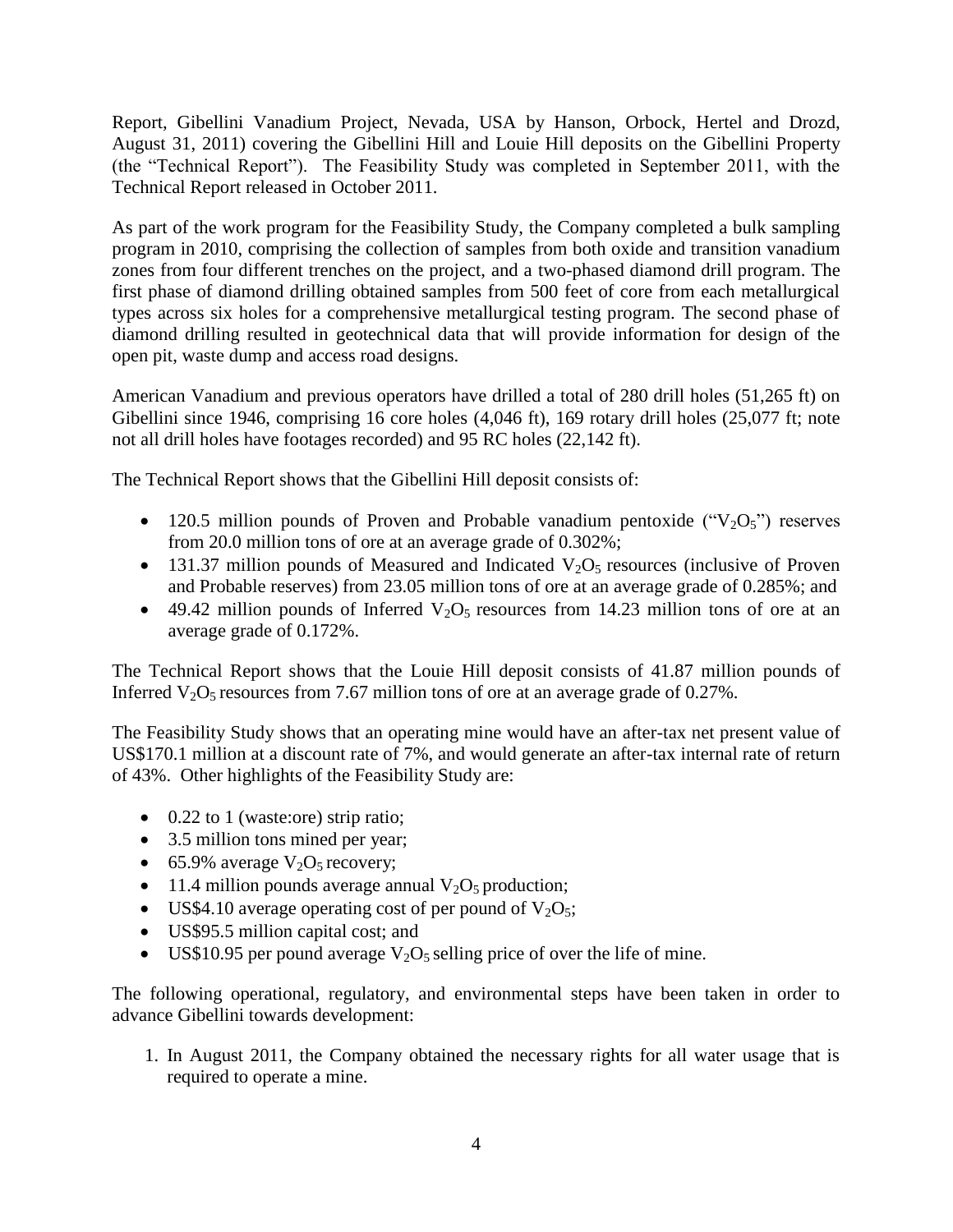- 2. In November 2011, the Company awarded Scotia International of Nevada, Inc. a contract to manage the basic and detailed engineering, procurement and construction processes required during to develop a mine. In October 2012, the scope of this contract was enhanced to include engineering design of a borrow pit at Gibellini and electrolyte production. During the three months ended March 31, 2013, the Company recorded expenses of \$326,053 for basic engineering work and borrow pit design and \$215,187 for design work on electrolyte production that conducted under the scope of this agreement and scope amendments. As at March 31, 2013, the Company had a deposit for future work totaling \$568,895.
- 3. In April 2012, Mr. Ron Espell was appointed Vice President, Environmental. Mr. Espell will lead the initial environmental permitting of Gibellini, as well as ongoing environmental management.
- 4. In December 2012, the Company submitted its Plan of Operation to Bureau of Land Management ("BLM") and Nevada Division of Environmental Protection ("NDEP") to obtain all required operating permits and approvals. The Plan of Operations which details the plan for Gibellini from mine design, to processing facilities, to reclamation plan, was deemed complete by the BLM and the Notice of Intent to Prepare an Environmental Impact Statement was published in the Federal Register on April 22, 2013. Importantly, the Plan of Operations incorporates numerous product outputs for high purity vanadium products for the titanium alloying industry as well as electrolyte for the vanadium flow battery market. Preparation of the Nevada state permit applications is on-going and is expected to be submitted to the NDEP in the third quarter 2013, with final permit decisions expected in 2014.
- 5. During the six months ended June 30, 2013, the Company spent \$168,021 for on-going mineral claim leases and incurred \$1,565,317 in exploration and evaluation expenses.

The Company has made progress towards proving the purity of its own reserves as well as developing purification processes. Initial lab results have shown that vanadium produced from Gibellini is well-suited for use as an electrolyte for mass storage batteries as well as other higher margin product lines such as aluminum and titanium vanadium master alloys.

## *Del Rio and Hot Creek Projects, Eureka County, Nevada*

In September 2010, the Company acquired mineral rights to the Del Rio Project ("Del Rio"), a vanadium project located approximately eight miles south of Gibellini. These wholly-owned mineral rights carry no royalty burden and were acquired by staking 120 unpatented lode claims on lands administered by the Bureau of Land Management.

In 2010, a smaller vanadium prospect, Hot Creek, was also acquired by staking 18 claims south of Del Rio with vanadium bearing shale, similar in geologic setting to Gibellini. This prospect will be explored along with the Del Rio.

## **Voluntary Change in Accounting Policy**

The Company is party to a long-term engineering, procurement and construction management contract. Payments made pursuant to the contract are initially recorded as a deferred expense asset, which is then amortized on a percentage-of-completion basis in accordance with IAS 11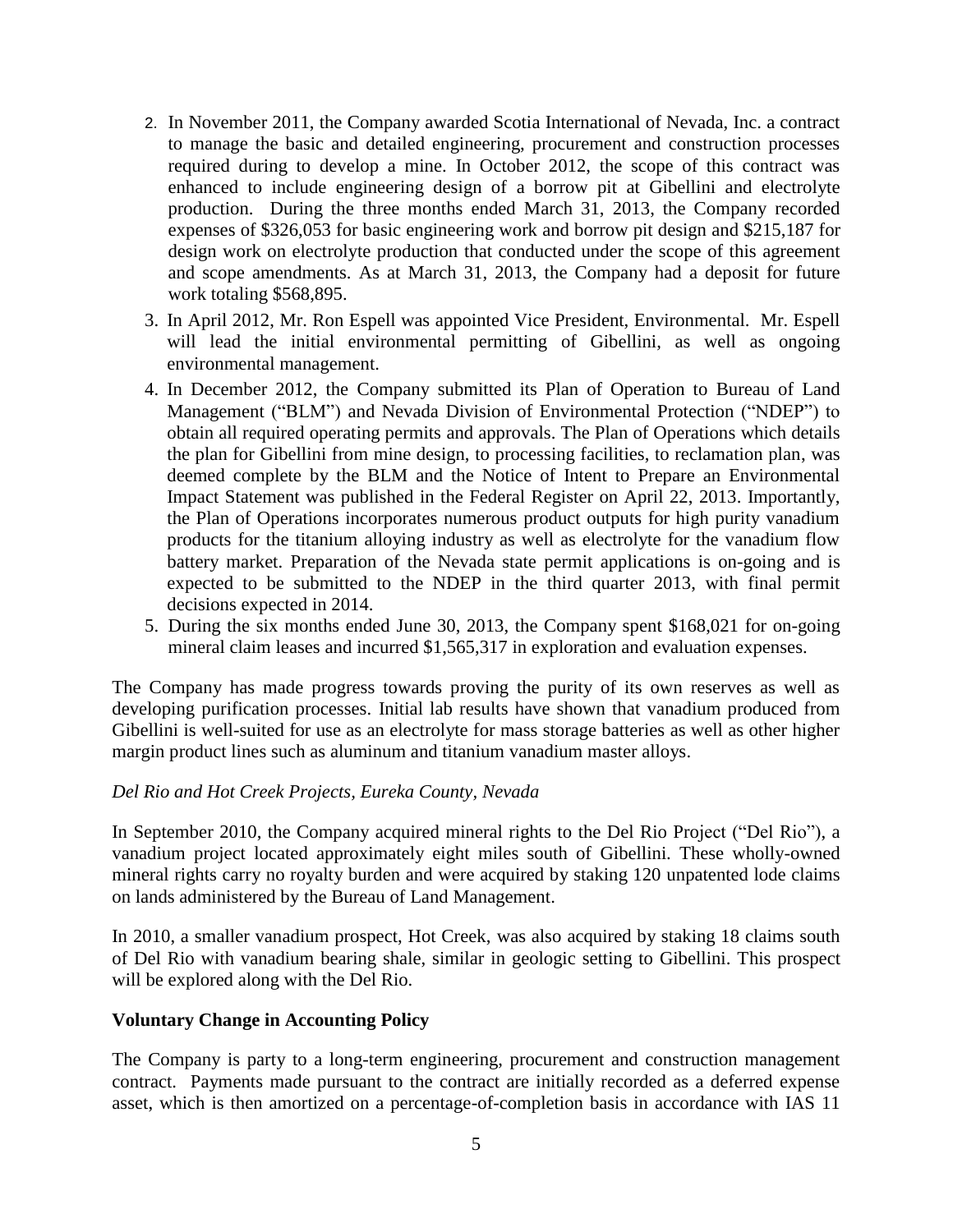"Construction Contracts". As at and prior to December 31, 2012, the Company measured percentage-of-completion on the basis of hours spent on the related project by the contractor as a proportion of total expected hours required. Commencing January 1, 2013, the Company now measures percentage-of-completion on the basis of elapsed time since the inception of the contract as a proportion of the estimated duration of the related work. The change in the basis of measurement of percentage-of-completion was made in order to more accurately recognize the Company's contract expense in a reported period.

The change in measurement basis for percentage-of-completion has been applied retrospectively to all periods reported in MD&A. Although the total expense pursuant to the contract does not change, the timing of recognition of this expense over the life of the contract has resulted in comparative balances being different than those that were previously reported.

A reconciliation of certain comparative balances, as initially presented in accordance with the previous basis of measurement, to their current presentation is included in Note 3 of the Company's unaudited condensed consolidated interim financial statements as at and for the six months ended June 30, 2013.

## **Financial Review**

As an exploration-stage company, American Vanadium does not have any operating revenues and its accounting policy is to expense exploration and evaluation expenditures incurred until technical and economic feasibility on a specific property has been established and the Company has obtained sufficient financing to fund mine development. The Company has completed a feasibility study on Gibellini, but does not have the funds required for development. As such, the Company continues to recognize an expense for all exploration and evaluation expenditures as incurred.

To date, the Company has not earned any revenues from vanadium sales, has not declared any cash dividends, and has not held any long-term debt.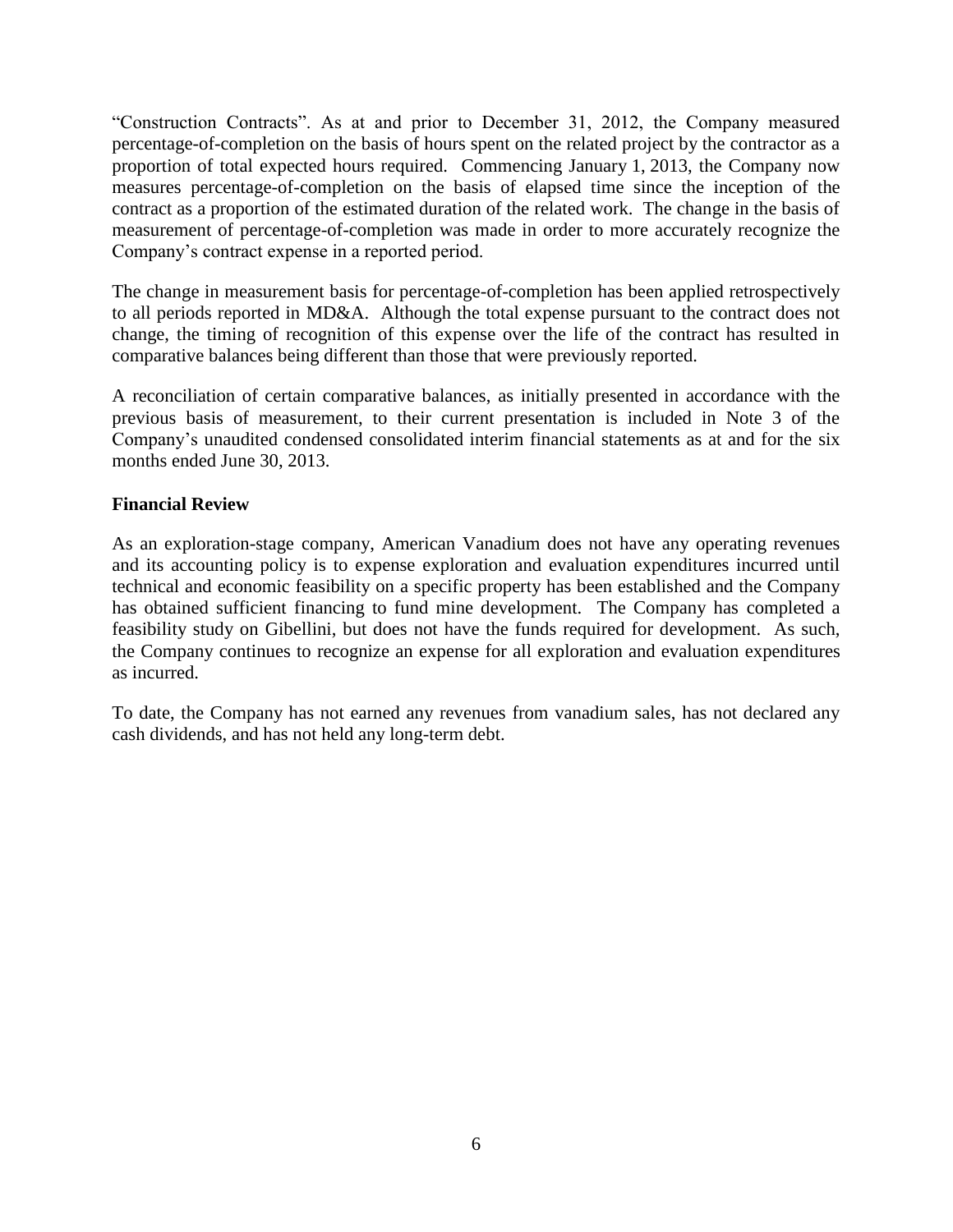Significant financial statement items are as follows:

|                                  |                            |           | June 30<br>2013          | December 31<br>2012 |
|----------------------------------|----------------------------|-----------|--------------------------|---------------------|
|                                  |                            |           |                          |                     |
|                                  |                            |           |                          | Restated            |
| <b>Balance Sheet:</b>            |                            |           |                          |                     |
| Cash                             |                            |           | 30,091                   | 1,716,318           |
| Total assets                     |                            |           | 3,267,000                | 4,648,886           |
| Long-term liabilities            |                            |           |                          |                     |
|                                  | For the three months ended |           | For the six months ended |                     |
|                                  | June 30                    | June 30   | June 30                  | June 30             |
| For the three months ended       | 2013                       | 2012      | 2013                     | 2012                |
|                                  | \$                         | \$        | \$                       |                     |
|                                  |                            | Restated  |                          | Restated            |
| <b>Operations:</b>               |                            |           |                          |                     |
| <b>Exploration expenditures</b>  | 952,926                    | 989,741   | 1,873,735                | 2,386,757           |
| Administrative costs             |                            |           |                          |                     |
| General                          | 551,513                    | 673,895   | 1,069,676                | 1,252,030           |
| Stock-based compensation         | 3,672                      | 180,340   | 17,767                   | 275,428             |
| Foreign exchange (gain) loss     | 4,504                      | (23,526)  | (20, 401)                | 12,482              |
| Interest income                  | (534)                      | (2,305)   | (1,151)                  | (6, 533)            |
| Net comprehensive loss           | 1,512,081                  | 1,818,145 | 2,939,626                | 3,920,164           |
| Basic and diluted loss per share | 0.04                       | 0.07      | 0.09                     | 0.14                |
| Dividends per share              |                            |           |                          |                     |

#### *Total assets*

The decrease in total assets as at June 30, 2013 to \$3.3 million from \$4.6 million as at December 31, 2012 is largely a result of cash expenditures for operating activities of \$2.6 million, which was partially off-set by \$1.1 million in proceeds for an April 2013 private placement of common shares and an increase of \$0.1 million to mineral properties.

The \$2.9 million in operating expenditures relate primarily to exploration and evaluation work on Gibellini, general and administrative expenses, payments for the engineering management contract and the payment of accounts payable and accrued liabilities recorded as at December 31, 2012.

#### *Net comprehensive loss*

As the Company has no sources of operating income, the net comprehensive loss for the six months ended June 30, 2013 was \$2.9 million, compared with net comprehensive loss for the six months ended June 30, 2012 of \$3.9 million. This decrease is primarily a result of a decrease in exploration and evaluation expense of \$513 thousand reflecting changes to the expected timeline and payment schedule for basic engineering work performed on Gibellini. Additionally, stock-based compensation decreased by \$258 thousand, reflecting the fact that most options currently outstanding are fully vested; a foreign exchange gain of \$20 thousand in 2013 compared with a loss of \$12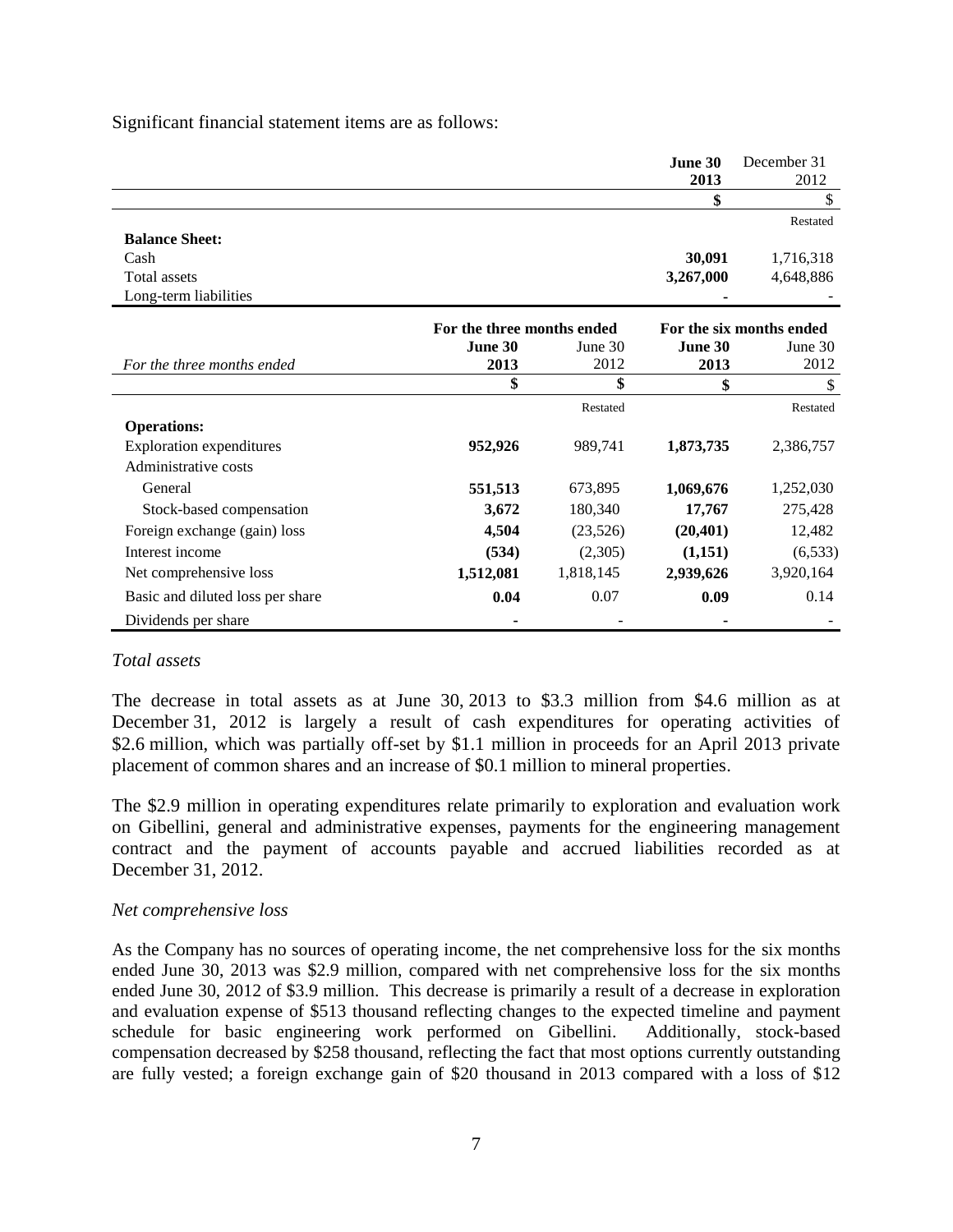thousand in 2012; and general reductions in travel and other administrative costs decreased in 2013 reflecting the Company's cost-containment efforts.

### **Second Quarter Results**

Select expenses incurred by the Company are as follows:

|                                                | For the three   | For the three |
|------------------------------------------------|-----------------|---------------|
|                                                | months ended    | months ended  |
|                                                | <b>June 30,</b> | June $30$ .   |
|                                                | 2013            | 2012          |
|                                                | \$              | \$            |
|                                                |                 | Restated      |
| Exploration and evaluation expenses            | 952,926         | 989,741       |
| General and administrative expenses:           |                 |               |
| Salaries and benefits                          | 190,394         | 297,084       |
| Consulting                                     | 135,607         | 121,804       |
| Office facilities and administrative costs     | 51,931          | 47,641        |
| Investor relations and shareholder information | 34,348          | 25,648        |
| Audit and legal                                | 36,344          | 40,556        |
| Other                                          | 18,219          | 31,660        |
| Travel                                         | 60,571          | 86,784        |
| Office and sundry                              | 24,099          | 22,718        |
| Stock-based compensation                       | 3,672           | 180,340       |
| Total general and administrative expenses      | (555, 185)      | (854, 235)    |
| Foreign exchange gain (loss)                   | (4,504)         | 23,526        |
| Interest income                                | 534             | 2,305         |
| Net comprehensive loss                         | (1,512,081)     | (1,818,145)   |

Substantially all of the exploration and evaluation expenses incurred for the three months ended June 30, 2013 relate to work conducted on Gibellini. These costs include: \$327 thousand for environmental permitting; \$284 thousand for engineering, procurement and construction management; \$278 thousand for metallurgical test program; and \$42 thousand for office and administrative costs directly related to Gibellini.

Stock-based compensation expense for the three months ended June 30, 2013 was \$4 thousand, compared with \$180 thousand for the six months ended June 30, 2012. This decrease is owing to fewer options being granted or vesting in the current period than in the comparative period.

Salaries and benefits decreased to \$190 thousand for the three months ended June 30, 2013 from \$297 thousand for the three months ended June 30, 2012, reflecting a decrease in staff levels.

Other general and administrative expenses were consistent between the three months ended June 30, 2013 and the three months ended June 30, 2012.

The Company recorded a \$5 thousand foreign exchange loss for the three months ended June 30, 2013 which resulted from an decrease in the value of the Canadian dollar against the US dollar; compared to a foreign exchange gain of \$24 thousand for the three months ended June 30, 2012.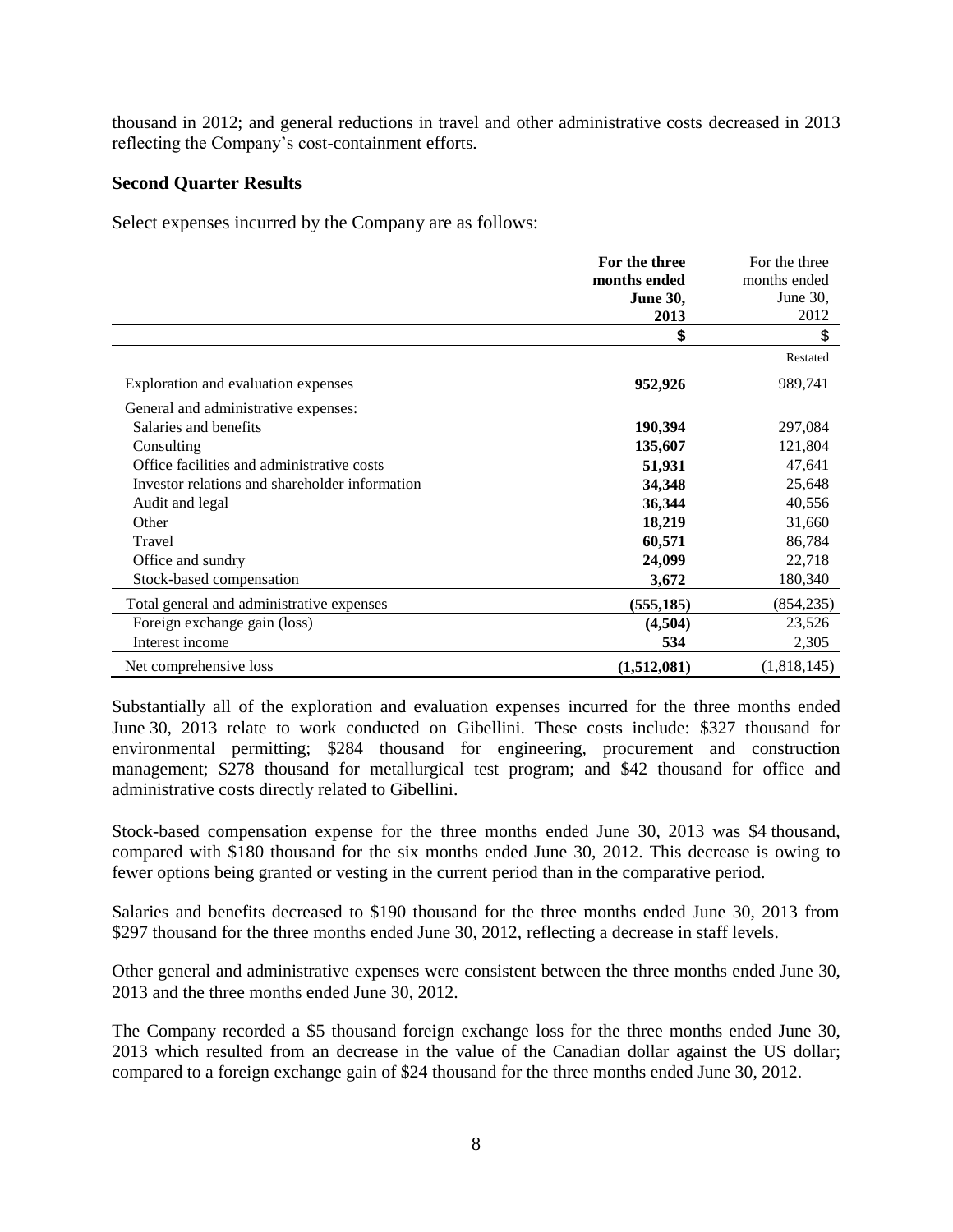## **Financial Condition, Liquidity and Capital Resources**

As at June 30, 2013, the Company had a working capital deficit of \$710 thousand compared to working capital of \$1.2 million as at December 31, 2012. The June 30, 2013 deficit includes cash of \$30 thousand and \$589 thousand in deferred engineering management expense and deposit, offset by liabilities of \$1.4 million. The decrease in the Company's working capital during the six months ended June 30, 2013 resulted from cash expenditures for mineral exploration and evaluation, as well as for general and administrative purposes.

The Company will use its existing working capital to fund near-term general and administrative expenses, but additional funds will be required to fund the required permitting process and design, engineering and development costs for a mine at Gibellini and to pay for long-term administrative expenses. Possible funding sources include equity or debt financing, and although the Company has been successful with its equity financings in the past, there is no assurance that future financing will be available or that financing terms will be attractive.

In April 2013, the Company raised \$1.1 million, net of cash issuance costs, from a non-brokered private placement of 1,607,698 common share units at a price of \$0.70 per unit. Each unit consists of one common share and one-half of one common share purchase warrant.

In June 2013, the Company announced another private placement of up to \$2.5 million for common share units consisting of one common share and one-half of one common share purchase warrant at a price of \$0.70 per unit. As of the date of this MD&A, \$250 thousand has been subscribed for under this private placement for 357,142 units of which none have yet been issued.

During the six months ended June 30, 2013, an additional \$35 thousand was received through the exercise of stock options.

Management is actively targeting sources of additional financing which would assure continuation of the Company's operations and exploration programs. In order for the Company to meet its liabilities as they come due and to continue its operations, the Company is solely dependent upon its ability to generate such financing. Possible funding sources include equity or debt financing, and although the Company has been successful with its equity financings in the past, there is no assurance that future financing will be available or that financing terms will be attractive.

As of August 26, 2013, the Company has 35,185,198 common shares issued and outstanding. An additional 3,834,359 warrants are outstanding, exercisable into common shares at prices between \$1.00 and \$1.20, and there are 2,344,250 stock options outstanding of which 687,500 are currently vested and "in the money".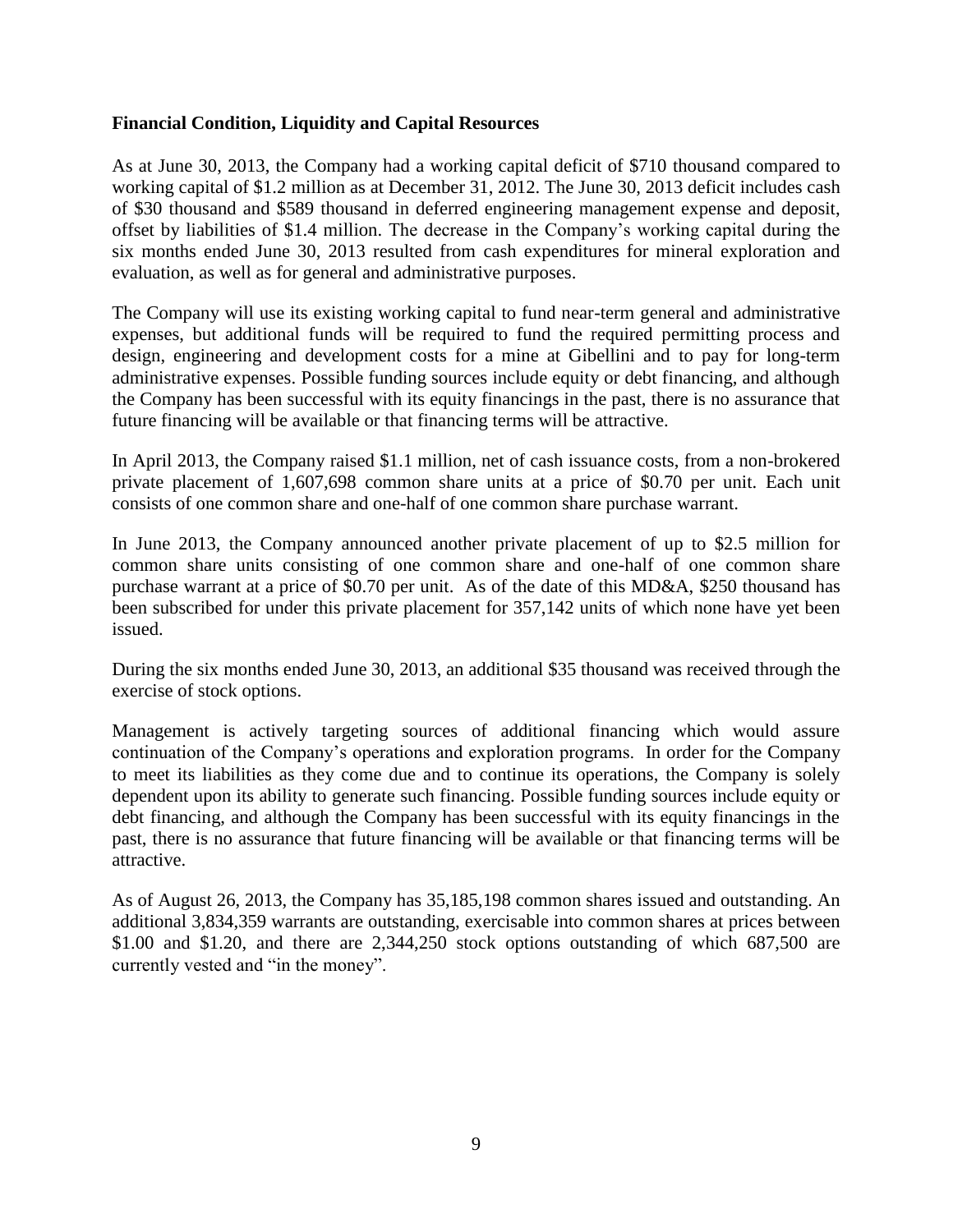## **Summary of Quarterly Results:**

| For the Three or Four<br><b>Months Ended</b> | <b>Exploration</b><br>and Evaluation <sup>2</sup> | General<br>Expenses <sup>3</sup> | <b>Stock-based</b><br>Compensation <sup>3</sup> | <b>Interest</b><br>Income <sup>4</sup> | <b>Net</b><br>Comprehensive<br>Loss | <b>Basic and</b><br><b>Diluted Loss</b><br><b>Per Share</b> |
|----------------------------------------------|---------------------------------------------------|----------------------------------|-------------------------------------------------|----------------------------------------|-------------------------------------|-------------------------------------------------------------|
|                                              |                                                   |                                  |                                                 |                                        |                                     |                                                             |
|                                              |                                                   |                                  |                                                 |                                        |                                     |                                                             |
| June 30, 2013                                | 952.926                                           | 551,513                          | 3.672                                           | 534                                    | 1,512,081                           | 0.04                                                        |
| March 31, 2013                               | 920,809                                           | 518,163                          | 14.095                                          | (617)                                  | 1,427,545                           | 0.04                                                        |
| December 31, $2012^5$                        | 1,004,061                                         | 512,166                          | 17.732                                          | (1,352)                                | 1,567,430                           | 0.05                                                        |
| September 30, $2012^5$                       | 1,238,299                                         | 539,863                          | 41.620                                          | (1,814)                                | 1,784,533                           | 0.07                                                        |
| June 30, 2012 <sup>5</sup>                   | 989.741                                           | 673.895                          | 180.340                                         | (2,305)                                | 1,818,146                           | 0.07                                                        |
| March 31, 2012 <sup>5</sup>                  | 1,397,016                                         | 578,135                          | 95,088                                          | (4,228)                                | 2,102,019                           | 0.08                                                        |
| December 31, $20111$                         | 752.715                                           | 875,056                          | 228,456                                         | (8,588)                                | 1,660,534                           | 0.06                                                        |
| August 31, 2011                              | 726,009                                           | 433,461                          | 162.962                                         | (7.193)                                | 1,297,666                           | 0.05                                                        |

#### **Explanatory Notes:**

- 1. Due to a change in financial year-end from February 28 to December 31, the Company did not issue results for the three months ended November 30, 2011. Instead, the period ended December 31, 2011 is a fourmonth period.
- 2. Exploration and evaluation costs between the three months ended March 31, 2012 and December 31, 2012 increased were higher than other quarters, primarily owing to environmental permitting and engineering charges incurred to complete the Plan of Operation, and have subsequently decreased as the Company awaits permitting results and seeks financing to develop Gibellini.
- 3. General expenses have been consistent in periods subsequent to August 31, 2011 with the exception of the period ended December 31, 2011, which is a four-month period and included bonus amounts paid on the completion of a feasibility study and the period ended June 30, 2012, which included a signing bonus for an employment agreement.

As additional employees were hired and stock options granted, there is a general trend to increasing stockbased compensation expense through the quarter ended June 30, 2012, although as many options became fully vested, stock-based compensation has fallen sharply since the quarter ended June 30, 2012.

- 4. The Company earns interest income from funds on deposit but has no operating revenue. Interest income is dependent upon the amount of funds on deposit and interest rates paid.
- 5. Following the change described under "Voluntary Change in Accounting Policy," herein, amounts reported for exploration and evaluation expense, net loss and loss per share for certain periods have been restated.

#### **Transactions with Related Parties**

During the six months ended June 30, 2013, a \$39,000 (2012 - \$39,000) expense was recorded for office facilities, corporate and administrative services provided by a company jointly controlled by a director of the Company, of which \$14,407 (December 31, 2012 - \$27,605) is included in accounts payable and accrued liabilities.

During the six months ended June 30, 2013, a \$90,000 expense (2012 - \$90,000) was recorded for consulting services provided by a company jointly controlled by a director of the Company.

Included in prepaid expenses as at June 30, 2013 is \$10,000 (December 31, 2012 - \$10,000) advanced to the Chief Executive Officer of the Company for corporate expenses to be incurred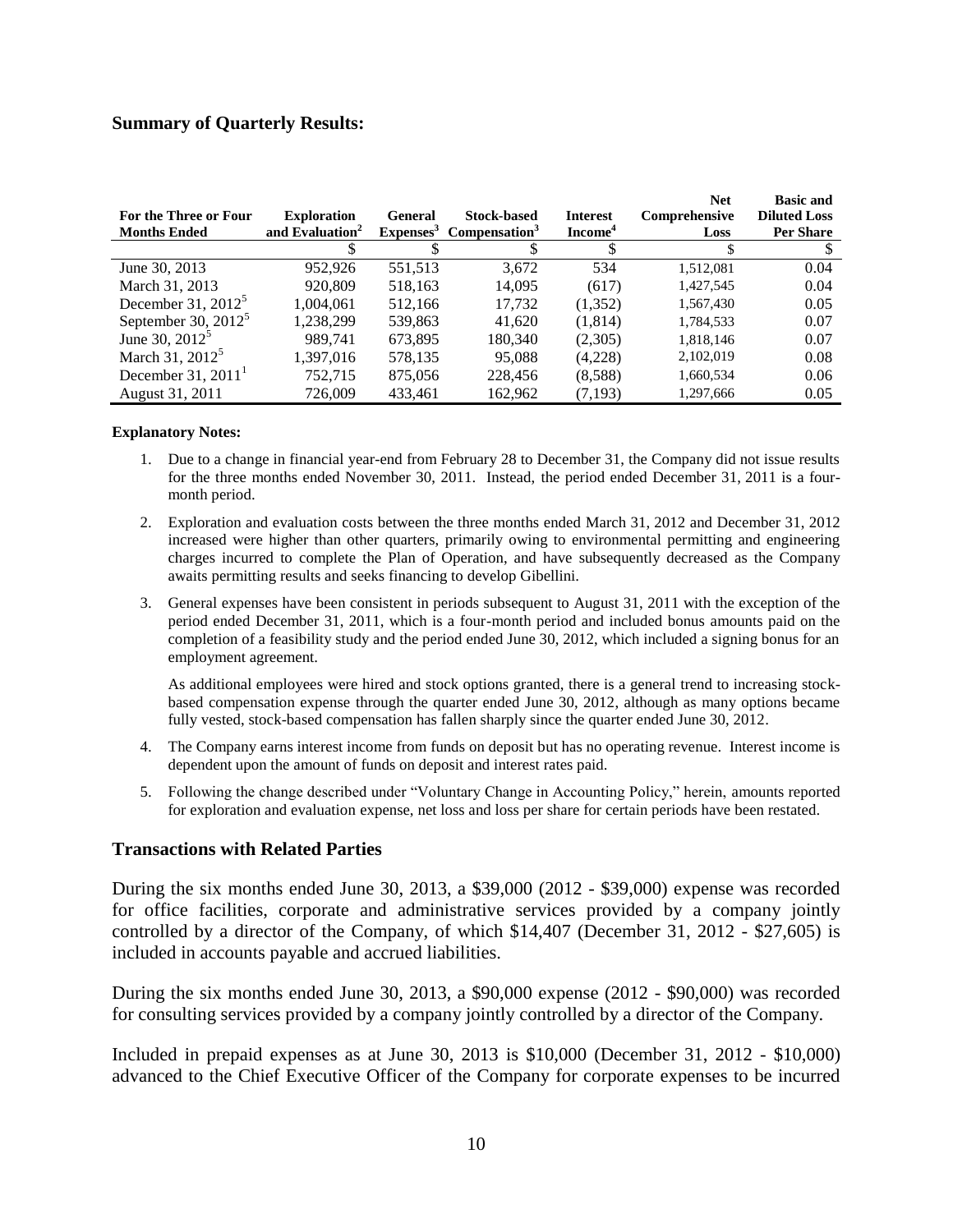on the Company's behalf. Included in accounts payable and accrued liabilities is a total of \$1,834 (December 31, 2012 - \$10,186) owing to this officer.

Included in accounts payable and accrued liabilities as at June 30, 2013 is a total of \$13,285 (December 31, 2012 - \$21,453) owing to the Executive VP, Operations; and \$3,625 (December 31, 2012 - \$4,343) owing to the Vice President, Environmental.

These transactions were in the normal course of operations and were measured at the exchange amount, which is the amount of consideration established and agreed to by the related parties.

## **Financial Instruments and Risk Management**

As at June 30, 2013, the Company's financial instruments are comprised of cash, amounts receivable, reclamation deposits and accounts payable and accrued liabilities. With the exception of cash and restricted cash, all financial instruments held by the Company are measured at amortized cost. The fair values of these financial instruments approximate their carrying value due to their short-term maturities. Fair values of financial instruments are classified in a fair value hierarchy based on the inputs used to determine fair values.

The levels of the fair value hierarchy are as follows:

- Level 1 Unadjusted quoted prices in active markets for identical assets or liabilities;
- Level  $2 -$  Inputs other than quoted prices that are observable for the asset or liability either directly or indirectly; and
- Level 3 Inputs that are not based on observable market data.

Financial instruments measured at fair value on the balance sheet are summarized in levels of fair value hierarchy as follows:

|      | Level <sup>1</sup> | <b>Level 2</b>           | <b>Level 3</b> |
|------|--------------------|--------------------------|----------------|
|      | ٨D                 | ٨D                       | ٨D             |
| Cash | 30,091             | $\overline{\phantom{0}}$ | $\blacksquare$ |

The Company's financial instruments are exposed to certain financial risks, including currency risk, credit risk, liquidity risk and interest rate risk.

## *Currency risk*

A portion of the Company's expenses are incurred in United States dollars and financial instrument balances are held in this currency. A significant change in the currency exchange rates between the Canadian dollar relative to the United States dollar could have a negative effect on the Company's results of operations, financial position or cash flows.

The Company has not hedged its exposure to currency fluctuations and, as at June 30, 2013, the Company held \$3,074 (December 31, 2012- \$133,507) in United States dollars. A prolonged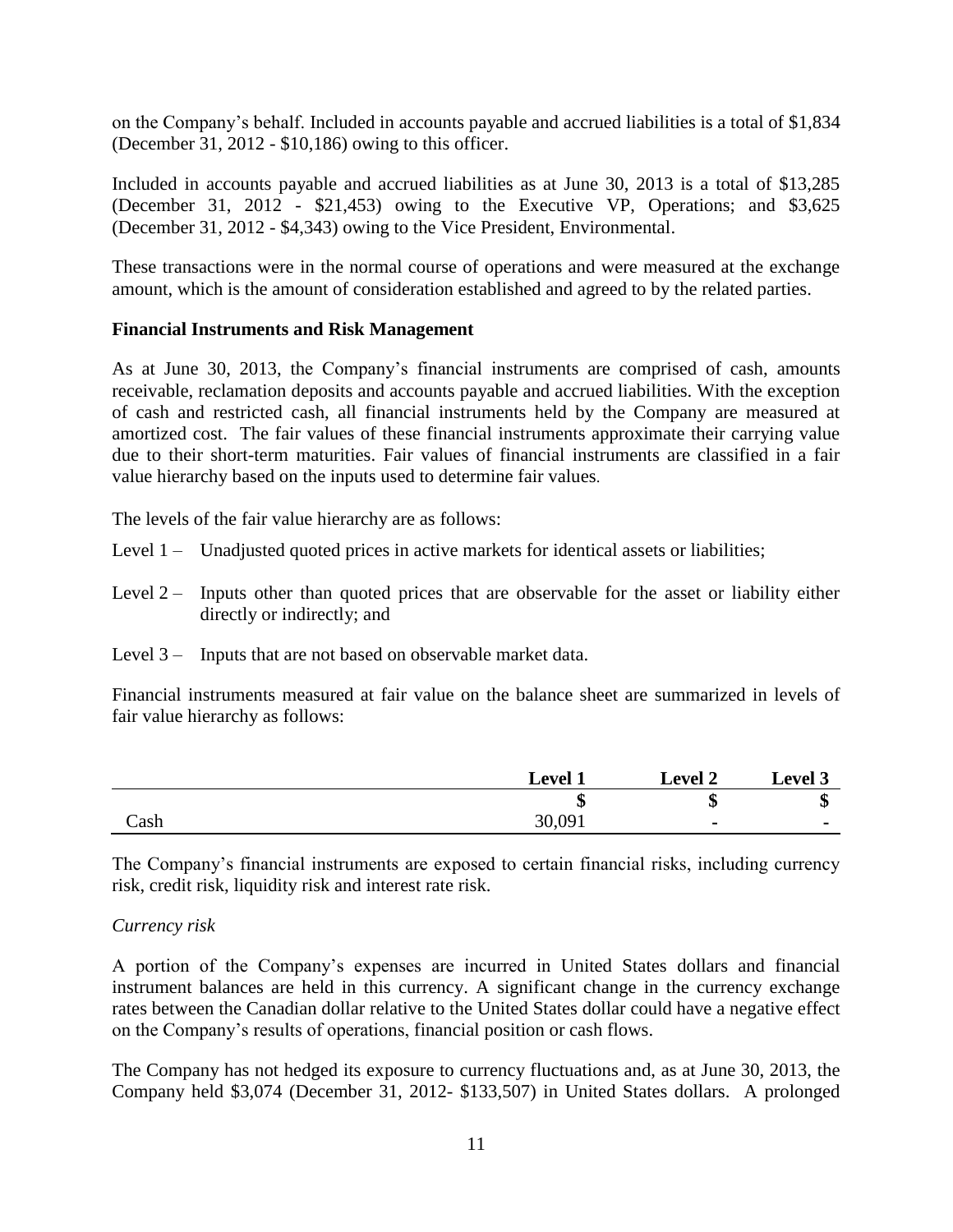\$0.10 increase (decrease) in the value of the Canadian dollar compared with the United States dollar would result in a \$307 foreign exchange loss (gain) based on United States dollar holdings as at June 30, 2013.

## *Credit risk*

Credit risk is the risk of an unexpected loss if a customer or third party to a financial instrument fails to meet its contractual obligations. The Company's credit risk is primarily attributable to its cash. The Company limits exposure to credit risk by maintaining its cash with large financial institutions. The Company does not have cash that is invested in asset backed commercial paper.

## *Liquidity risk*

Liquidity risk is the risk that the Company will not be able to meet its financial obligations as they fall due. The Company requires additional financing to fund its existing financial obligations. Although, the Company has successfully accessed capital markets to fund its operations to date and management believes such sources remain available to the Company in the future, there is no assurance that such financing will be available to the Company on favourable terms.

## *Interest rate risk*

Interest rate risk is the risk that the fair value or future cash flows of a financial instrument will fluctuate because of changes in market interest rates. As the Company's cash is currently held in short-term interest bearing accounts which pay relatively low rates of interest, the Company considers the interest rate risk to be limited.

## **CAPITAL MANAGEMENT**

The Company manages its capital structure and makes adjustments to it, based on the funds available to the Company, in order to support the acquisition, exploration and development of resource properties. The Board of Directors does not establish quantitative return on capital criteria for management, but rather relies on the expertise of the Company's management to sustain future development of the business.

The properties in which the Company currently has an interest are in the exploration stage; as such the Company is dependent upon external financings to fund activities. In order to carry out planned exploration and pay for administrative costs, the Company will spend its existing working capital and will attempt to raise additional funds as needed.

Management reviews its capital management approach on an ongoing basis and believes that this approach, given the relative size of the Company, is reasonable.

There were no changes in the Company's approach to capital management during the six months ended June 30, 2013. The Company is not subject to externally imposed capital requirements.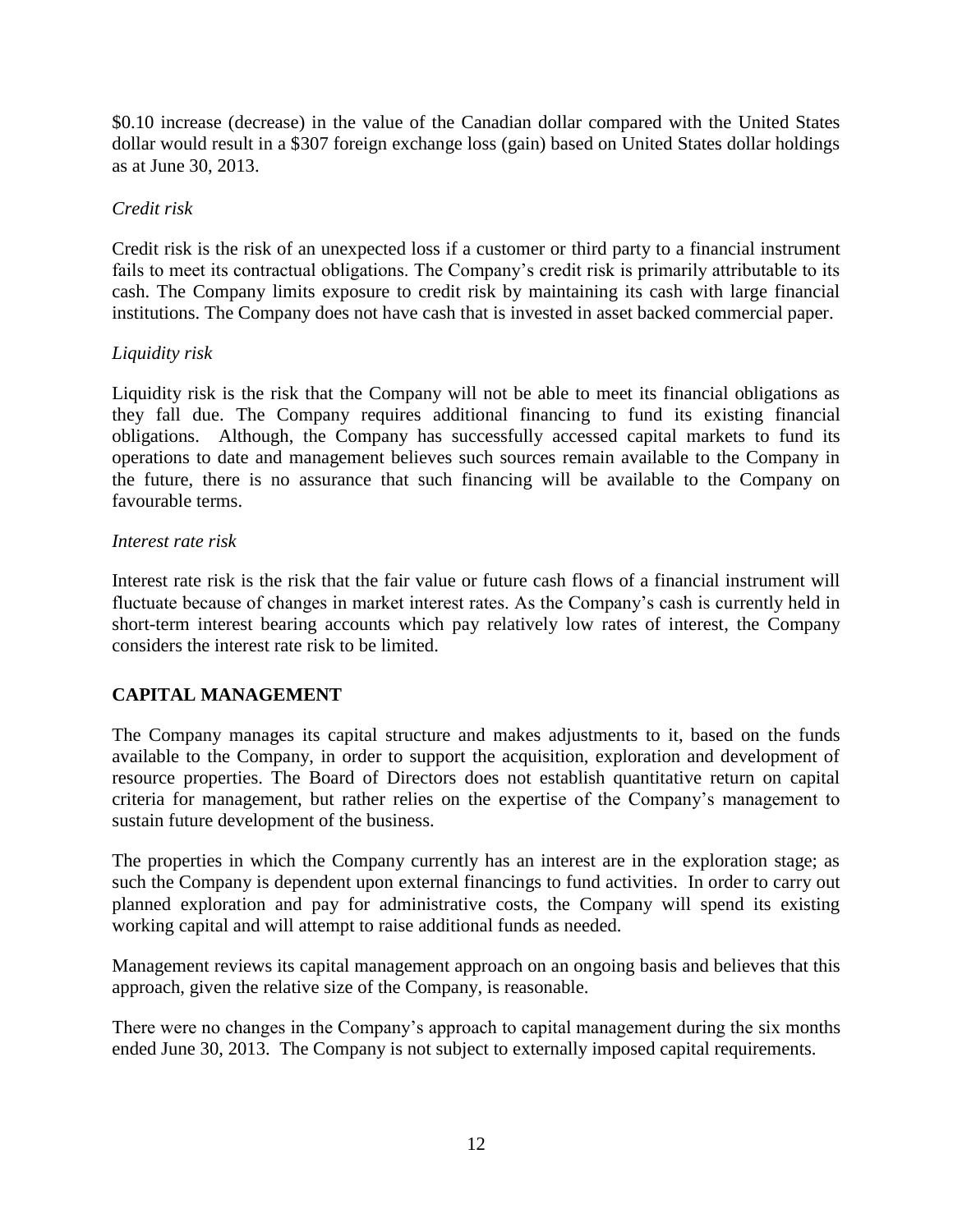### **Off-Balance Sheet Arrangements**

The Company has no off-balance sheet arrangements.

#### **Outstanding Share Data**

The following securities are outstanding at August 26, 2013:

| Common shares issued and outstanding:                          | $35,185,198$ <sup>1,2</sup> |
|----------------------------------------------------------------|-----------------------------|
| Shares is suable on the exercise of outstanding stock options: | 2,344,250                   |
| Shares is suable on the exercise of share purchase warrants:   | 3,834,358 <sup>2</sup>      |

1 In addition to the current number of issued and outstanding shares, the Company's Board has approved for the issuance of up to an additional 3,484,000 common shares, based on completing various operational, strategic and financial milestones, of which 2,700,000 are subject to Exchange approval.

<sup>2</sup> The Company has received subscription receipts for 357,142 private placement units, each consisting of one common share and one-half a share purchase warrant, which have not yet been issued. Consequently, an additional 357,142 common shares and 178,571 share purchase warrants are currently issuable upon closing of the private placement.

## **Critical Judgments and Estimates**

The preparation of financial statements in conformity with IFRS requires management to make estimates and assumptions that affect the reported amounts of assets and liabilities at the date of the financial statements and the reported amounts of revenues and expenses during the reporting period. Actual results may differ from those estimates. Estimates are reviewed on an ongoing basis based on historical experience and other factors that are considered to be relevant under the circumstances. Revisions to estimates on the resulting effects of the carrying amounts of the Company's assets and liabilities are accounted for prospectively.

Notwithstanding the accounting policy change discussed under "Voluntary Change to Accounting Policy," herein, the Company's significant accounting policies and estimates are included in Note 3 of its audited financial statements for the year ended December 31, 2012.